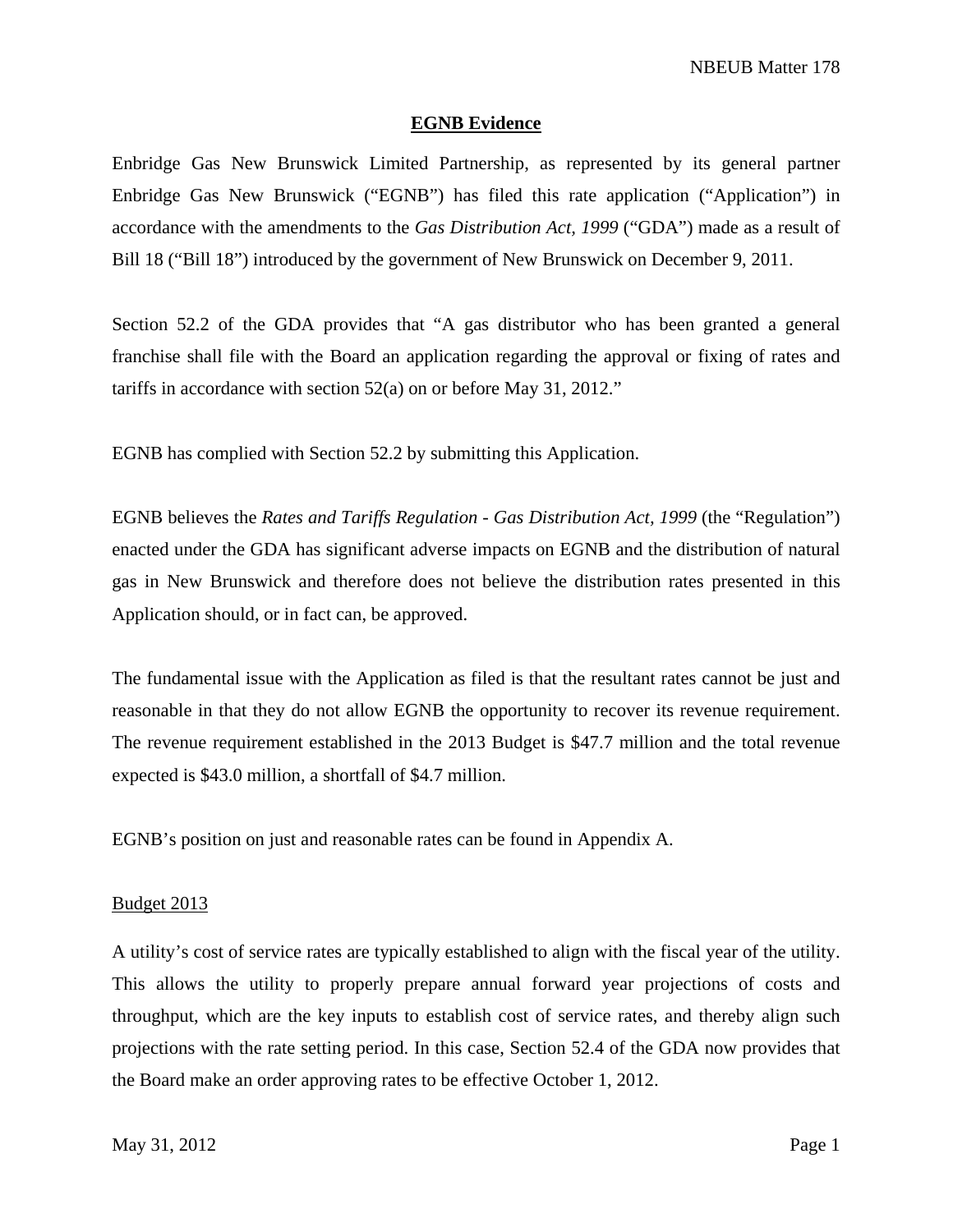EGNB believes that in moving from a market based method to a cost of service method, it is appropriate for the initial cost of service rates to be based on a 2013 Cost of Service ("COS") study. The revenue requirement used to determine the rates in this Application is based on EGNB's 2013 Budget. The 2013 Budget and supporting documentation can be found in Appendix B.

## 2011 Regulatory Financial Statements

EGNB's 2011 Regulatory Financial Statements have been included in this Application and EGNB is applying for approval of them by the Board. The 2011 Regulatory Financial Statements can be found in Appendix C.

## Market Based Rates

For the purpose of this Application, "historical" rate classes refers to the rate classes established and used by EGNB prior to Bill 18 and the Regulation and "regulated" rate classes refer to those prescribed in Section 3 of the Regulation.

The market based rates and tariffs presented in this Application are based on (a) the current market based methodology approved by the Board prior to January 1, 2012 and (b) Section 4(2) of the Regulation. Section 4(2) provides that in determining rates and tariffs when utilizing the market based method or technique, the Board shall use electricity as the alternative energy source and ensure a target savings level of 20% for the Small General Service class, and use No. 2 Heating Oil as the alternative energy source and ensure a target savings level of 15% for those classes of customers other than the Small General Service class.

The market based rates and tariffs have been calculated for the historical rate classes and the supporting documents for the market based rate calculations can be found in Appendix D.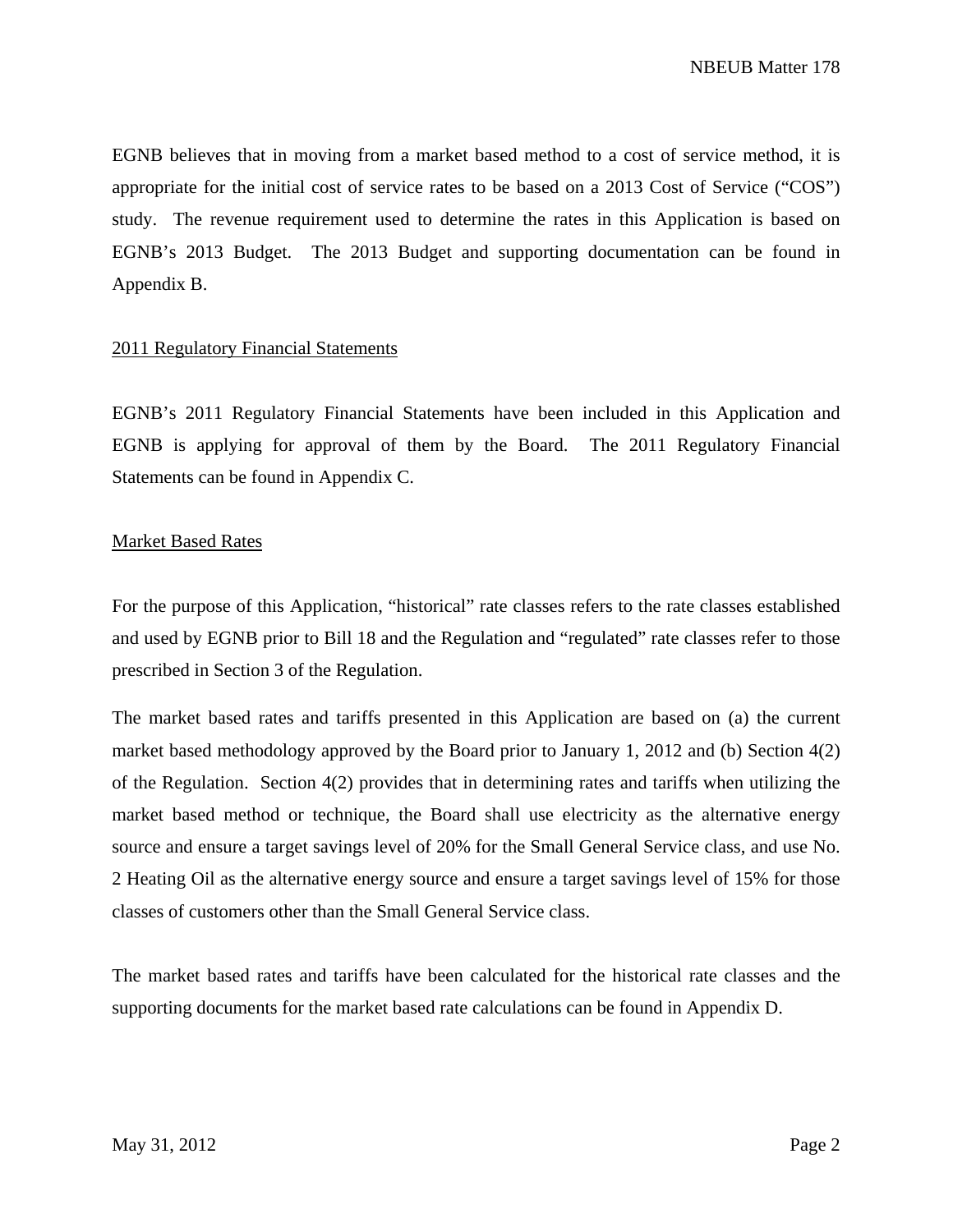NBEUB Matter 178

#### Cost of Service Rates

The COS distribution rates and tariffs presented in this Application are based on (a) the COS methodology approved by the Board in the December 21, 2010 COS Study Decision with adjustments for the Board ordered minimum system study and (b) Section 4(1) of the Regulation. Section 4(1) requires the adoption of the cost of service method or technique, with a revenue to cost ratio not exceeding 1.2:1 for any class of customers, provided that the rates and tariffs for any class of customers shall not exceed the rates and tariffs that would apply to that class of customers if determined through the application of the market based method or technique.

The COS distribution rates have been determined for the regulated classes and the results of the 2013 COS study are found in Appendix E.

# Market Based vs.COS Rates

EGNB has generated distribution rates in accordance with the requirements of Bill 18 and the Regulation.

The previously approved market based formula was developed for the historical rate classes and is based on assumptions relating to displaced energy sources, target savings levels, efficiency factors and rate class consumption profiles specific to those classes.

With respect to the requirement to move from a market based method to a COS method, EGNB is proposing the following process for comparing market based rates to COS rates and establishing distribution rates for the period of October 1, 2012 to December 31, 2013.

The distribution rates for each of the historical rate classes have been calculated using the market based formula and the distribution rates for each of the regulated classes have been determined using the 2013 COS study. To satisfy the regulatory requirement, electricity as the alternative energy source and a target savings level of 20% were used to calculate the market based rates for the Small General Service Residential ("SGSR") and the Small General Service Commercial ("SGSC") historical rate classes. The majority of the customers in those two historical rate classes will be mapped to the Small General Service regulated rate class. A target savings level

May  $31, 2012$  Page 3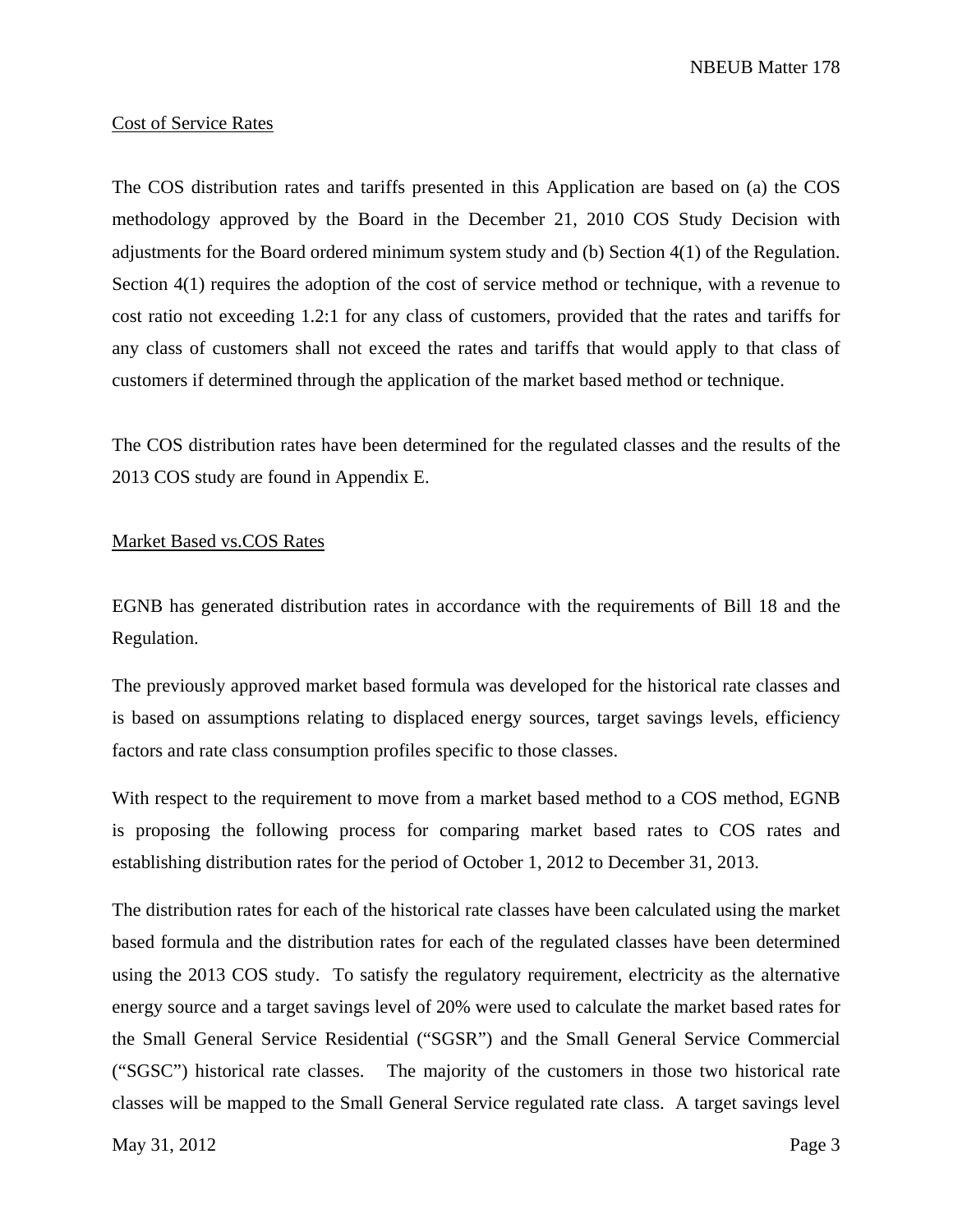of 15% and No.2 Heating Oil were used to calculate the market based rates for all other historical rate classes.

In the table below, the COS distribution rates for the regulated classes are compared to all the market based distribution rates calculated for the historical classes that comprise of customers that could be mapped to that regulated class. For example, the Large General Service COS distribution rate is compared to the market based distribution rate for General Service, Contract General Service, Light Fuel Oil and Heavy Fuel Oil historical classes and the lower of the rates have been identified. The 2013 COS study indicates that the distribution rates for the Small General Service class far exceed the market based rates calculated for the SGSR, SGSC and GS historical classes. Therefore the SGSR market based rate has been proposed. The distribution rates for all other regulated classes are based on the 2013 COS study, applying the 1.2:1 ratio allowed in the Regulations, as those rates are lower for those other regulated customer classes than the applicable market based rates.

Smay<br>(SGSRE/Serval Service<br>Se Res<sub>idential</sub> Small General Service Comm<sub>ecial</sub> neral Service Contract General Service  $45$  $\mathcal{L}^{\text{O}}$ 

|                                     | Cost of Service |                                       |         |         |         |         |        |              |
|-------------------------------------|-----------------|---------------------------------------|---------|---------|---------|---------|--------|--------------|
|                                     | Rates           | Market Based Target Distribution Rate |         |         |         |         |        | Filed Rates* |
| <b>Small General Service</b>        | 25.4714         | 13.8257                               | 23.3130 | 22,7763 |         |         |        | 13.8257      |
| Medium General Service              | 9.3732          | 13.8257                               | 23.3130 | 22,7763 |         |         |        | 11.2478      |
| Large General Service               | 5.6221          |                                       |         | 22,7763 | 22.4902 |         |        | 6.7465       |
| <b>Contract General Service</b>     | 3.2314          |                                       |         |         | 22.4902 | 17.1011 | 17.128 | 3.8777       |
| Industrial Contract General Service | 2.900           |                                       |         |         |         | 17.1011 | 17.128 | 3.4800       |
| <b>Off-Peak Service</b>             | 2.8205          |                                       |         |         |         |         |        | 3.3846       |

\* revenue to cost ratio 1.2:1 for COS based rates

#### Rate Design

As provided in Section 3 of the Regulation, this Application provides for the following rate classes: (a) Small General Service, (b) Mid-General Service, (c) Large General Service, (d) Contract General Service, (e) Industrial Contract General Service, and (f) Off- Peak Service. This Application does not provide for a Contract Power Plant Service class (see 3(g) of